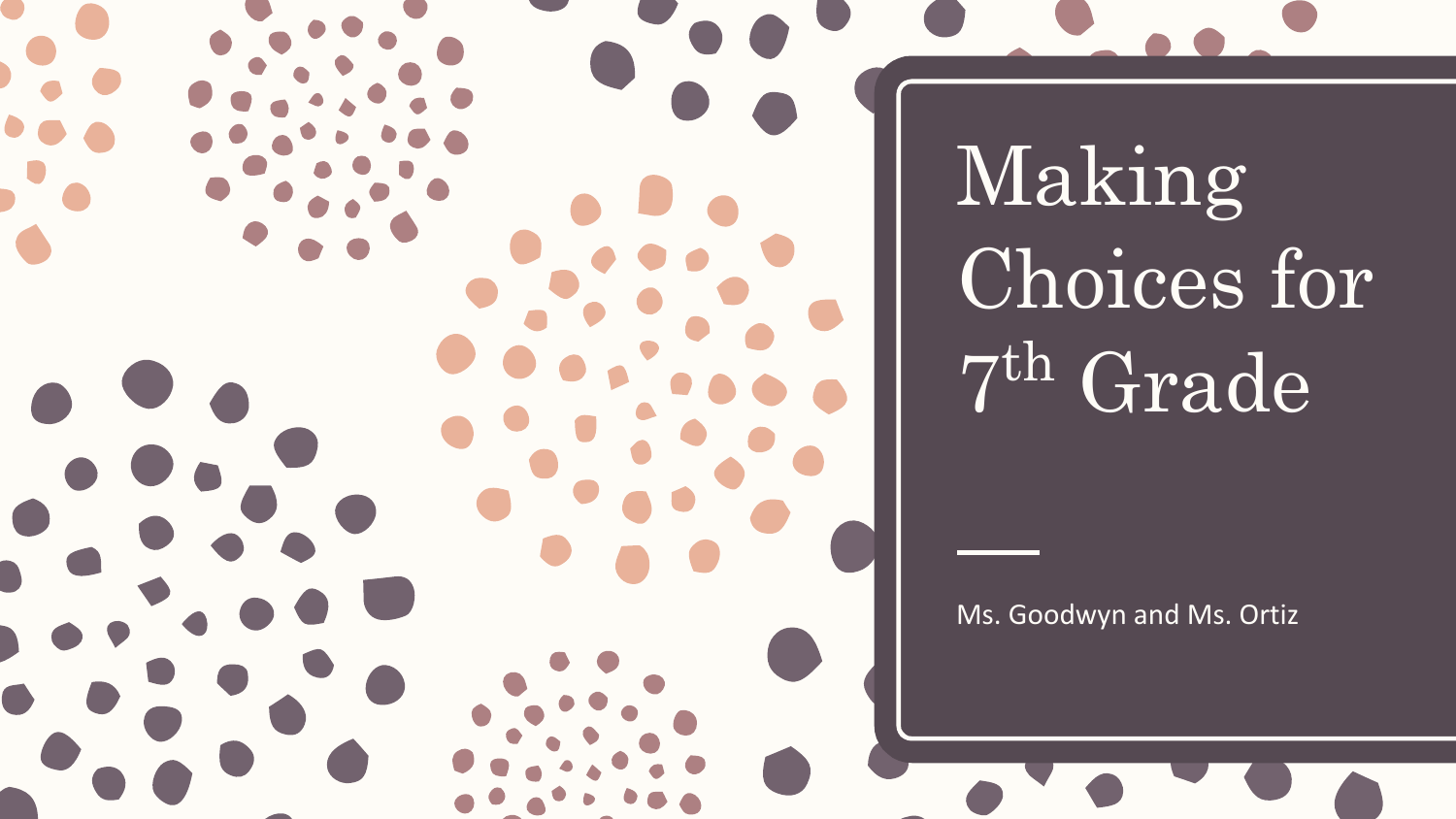# genda

#### **Today we will discuss:**

- Courses offerings for  $7<sup>th</sup>$  grade, including electives
- Graduation requirements
- Process for 7th grade course selection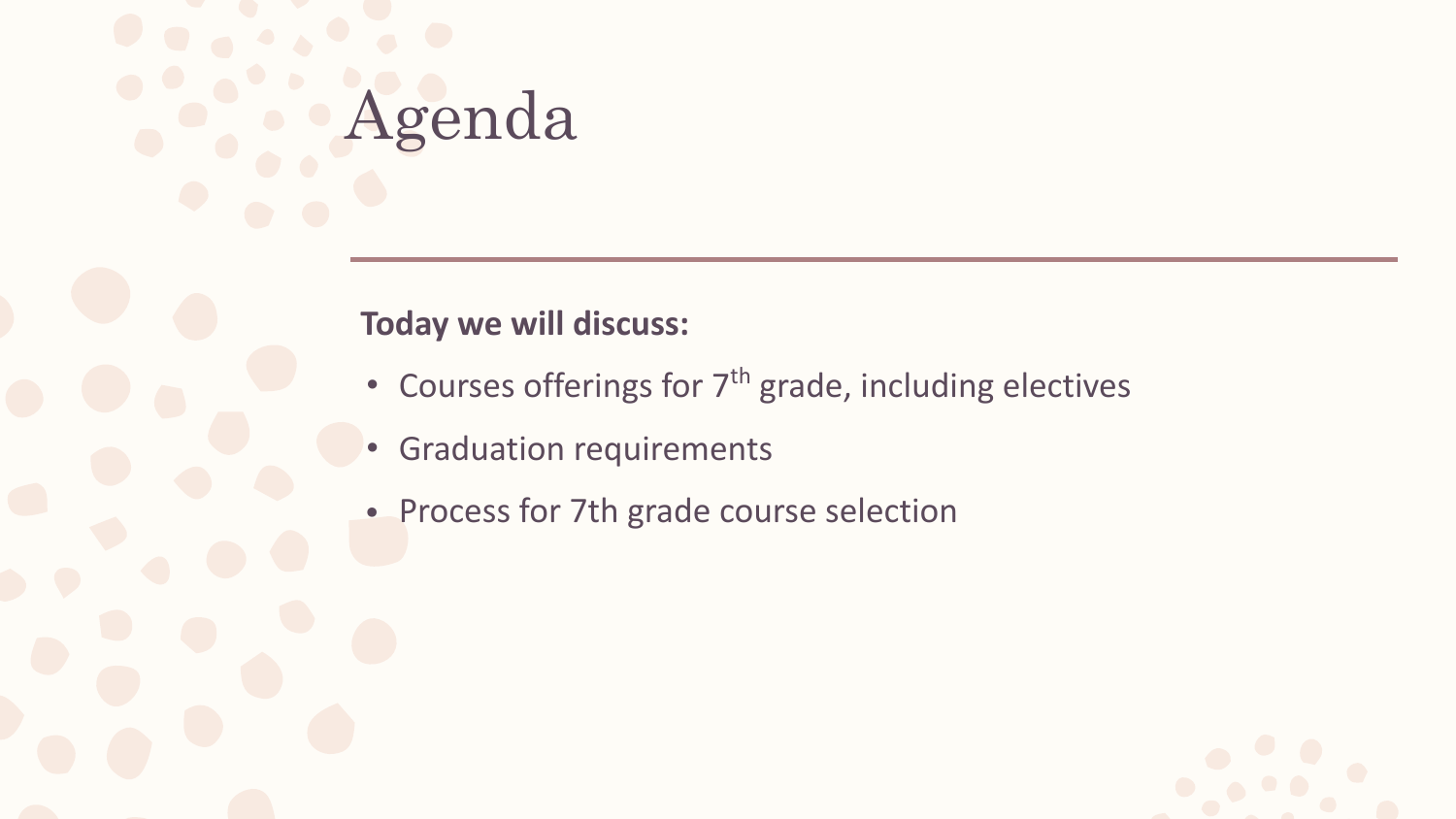## Seventh Grade Classes

| <b>English</b>  | <b>U.S History, Civics and</b><br><b>Economics 1865-present</b>                                                   |
|-----------------|-------------------------------------------------------------------------------------------------------------------|
| <b>Science</b>  | <b>Math -</b> Math 7, Pre-Algebra for $7th$<br>graders, Intensified Algebra I<br><b>Recommendations in spring</b> |
| <b>Elective</b> | <b>Elective</b>                                                                                                   |
|                 | <b>Health and PE</b>                                                                                              |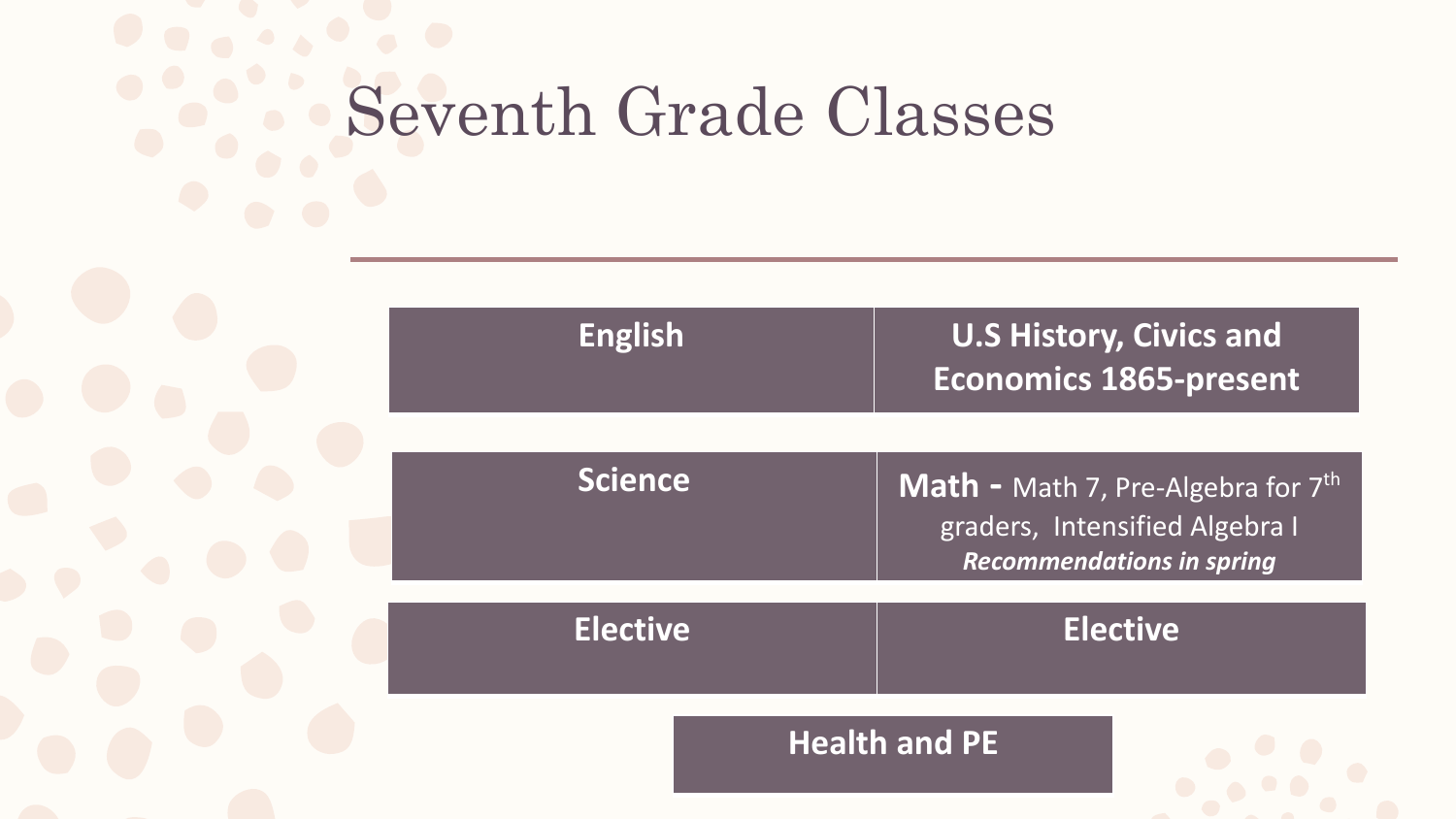### Electives

- All students have room for **2** elective classes. These can be filled by:
	- **• 4** semester classes (2 classes per semester)
	- **• 2** semester classes, and **1** full-year class
	- **• 2** full-year classes

•Students are asked to pick their choices, and provide alternates(back ups) •World Languages are only offered as full year courses

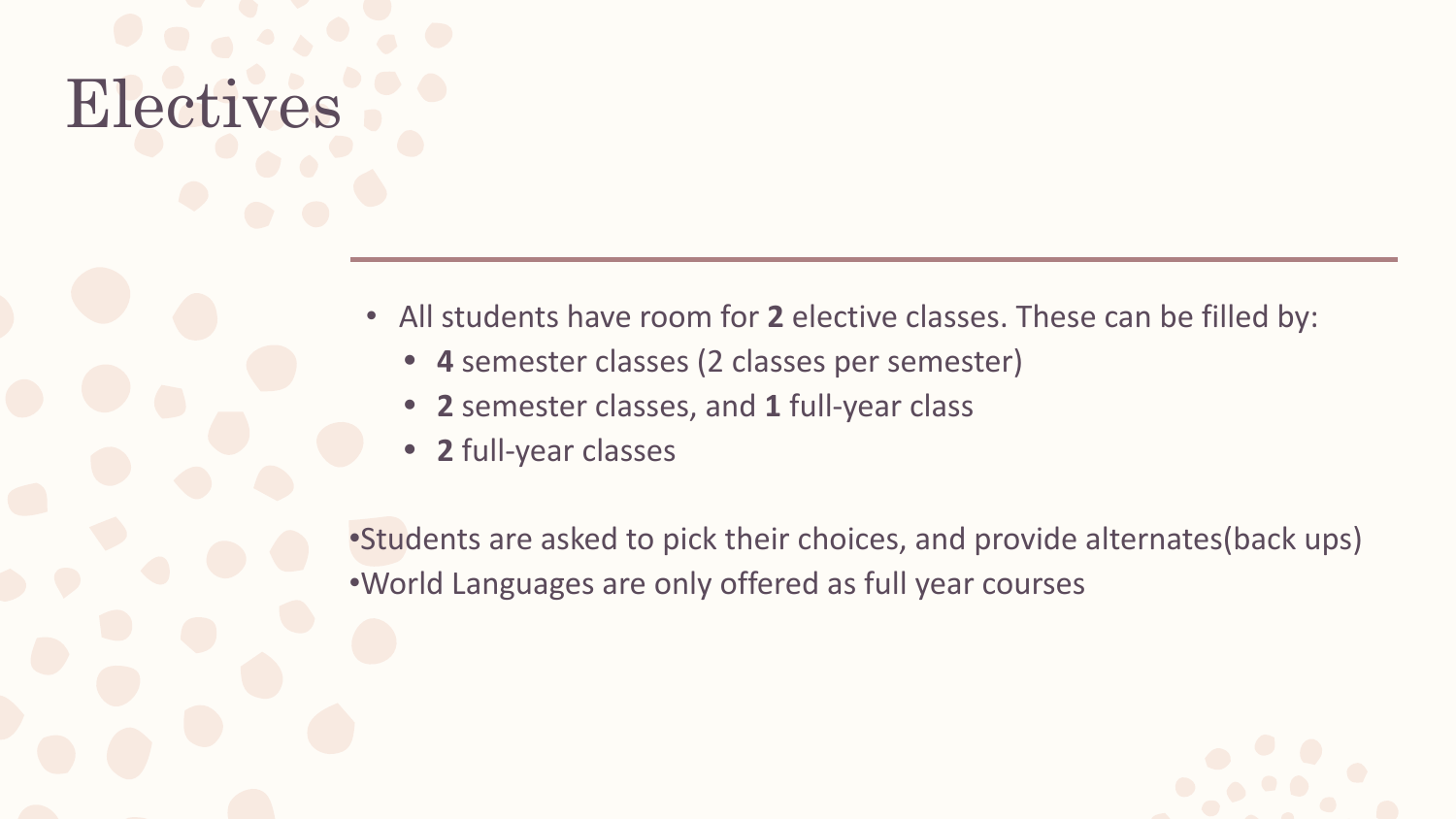### Electives-Semester Classes

- Digital Input Technologies *(typing, word processing, technology applications)*
- Inventions and Innovations *(engineering and technology, design prototypes, use tools in the production laboratory)*
- Teen Living *(nutrition and wellness, creating textile products)*
- Theater Arts *(theater history, technical theater, dramatic theater)*
- Visual Arts *(exposure to a variety of artistic techniques and processes)*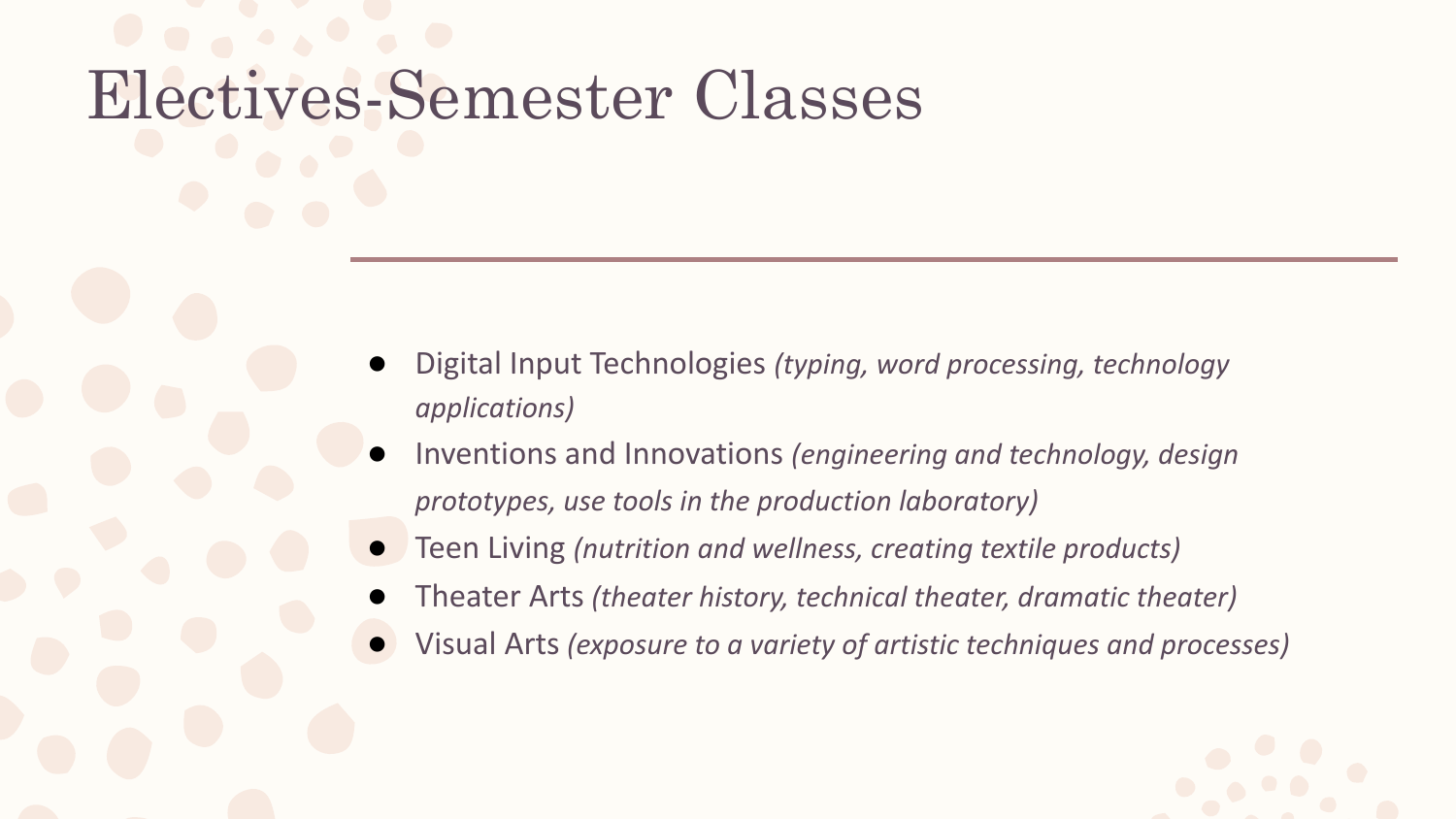### Electives-Courses offered as Full Year only

#### **Music Courses**

- **Band**
- Orchestra
- Chorus

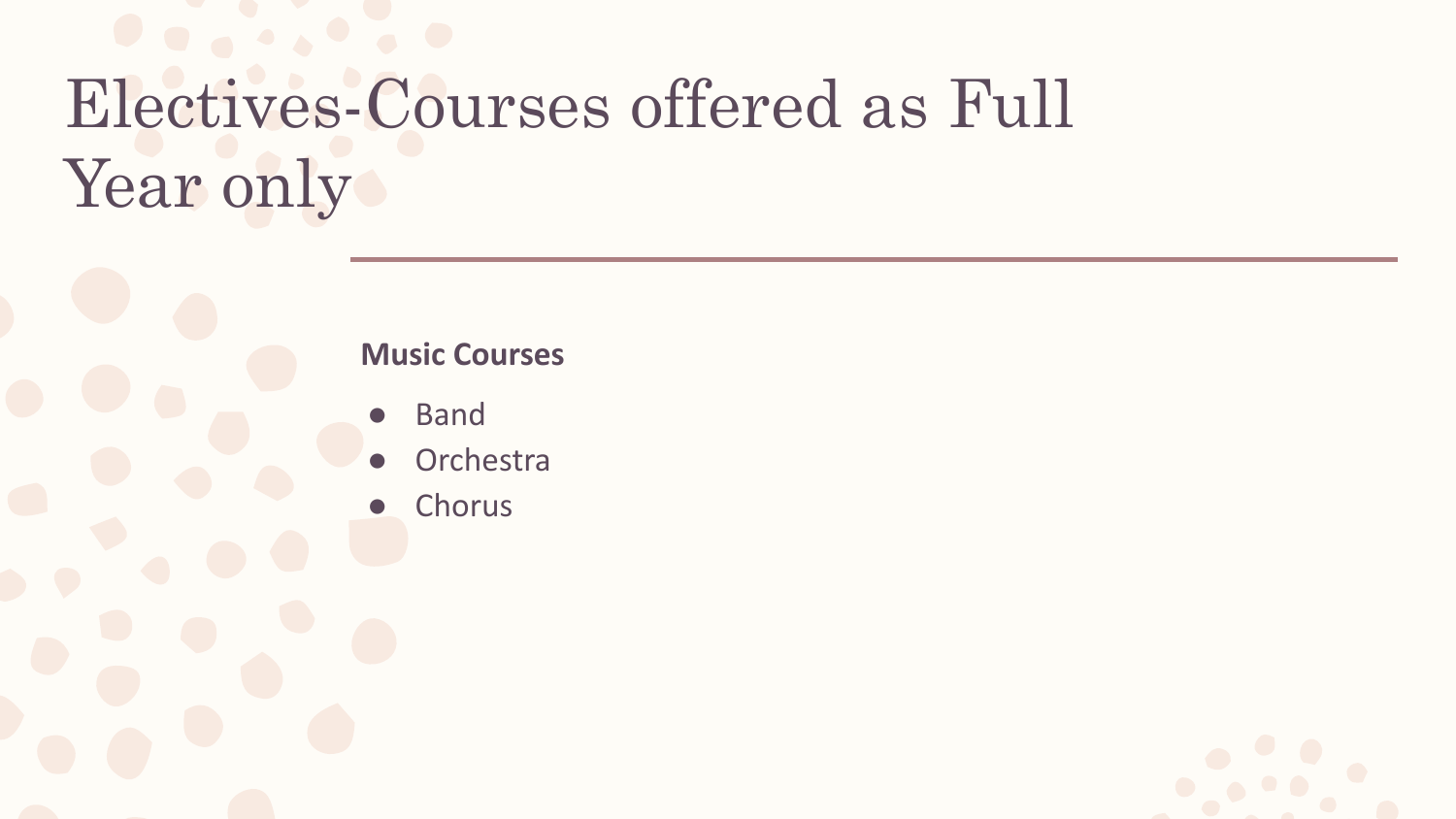### Electives- High School Credit Courses -offered as Full Year only

- Arabic I
- **Chinese I**
- French I
- Latin I
- Spanish I
- **Spanish for Fluent Speakers I**
- American Sign Language I *\*Subject to staffing availability-students must pick an alternate*
- **Computer Programming**

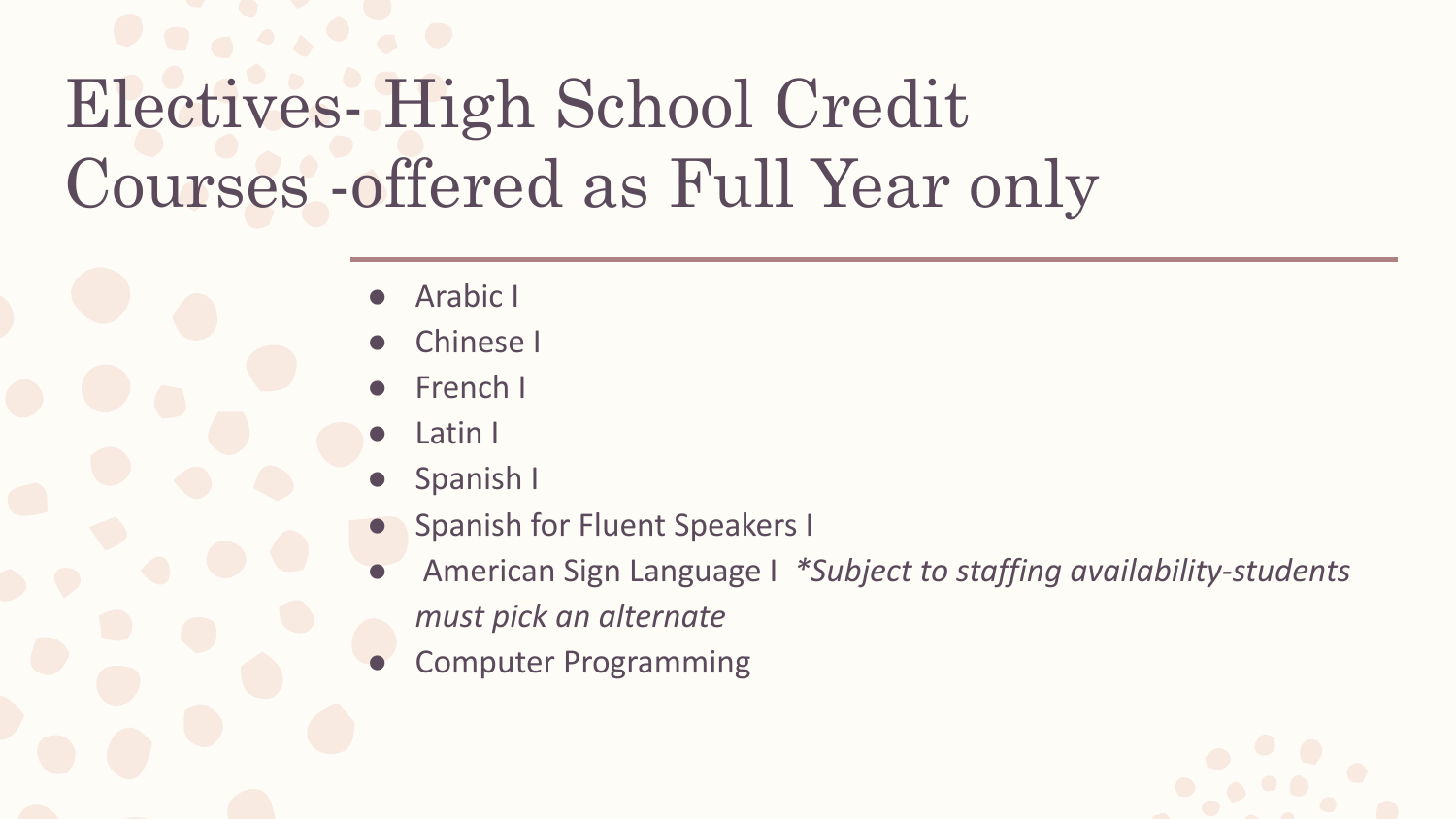### Electives- Courses Offered by Staff Recommendations or IEP

- **Reading Strategies 7**
- **Math Strategies 7**
- **Instructional Studies**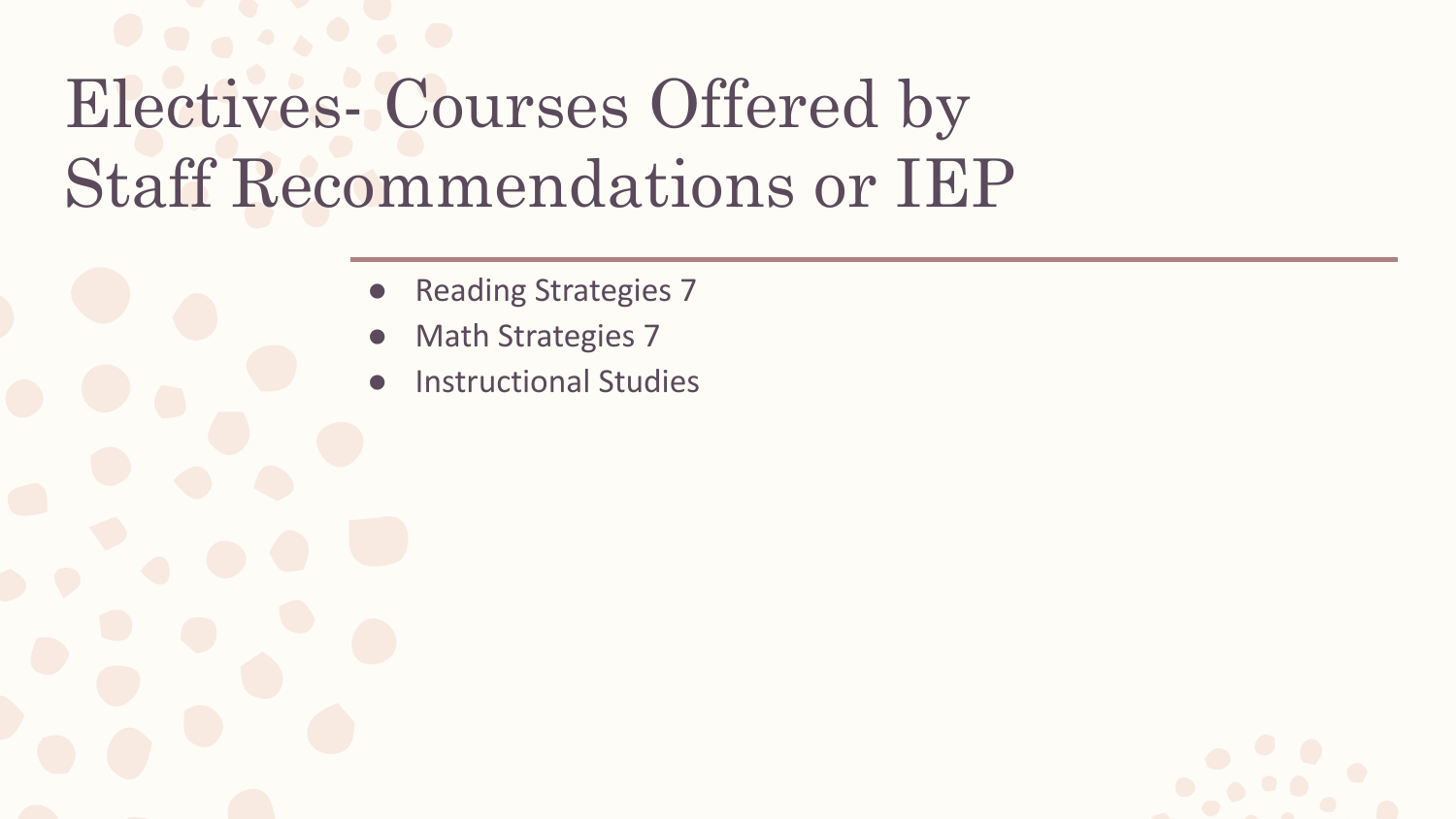# International Baccalaureate (IB)

- Rigorous global perspective learning
- Development of life skills
- Classes focusing on writing, thinking, communicating, & experimenting
- Involvement in service learning and extracurricular activities
- Preparation for college level studies & advanced college credits

#### **Important when considering language and math courses**

students must have 2 consecutive years of language in middle school and be in Algebra 1 or greater in 8th grade

#### **Refer to WL's website for additional information.** https://wl.apsva.us/international-baccalaureate-program/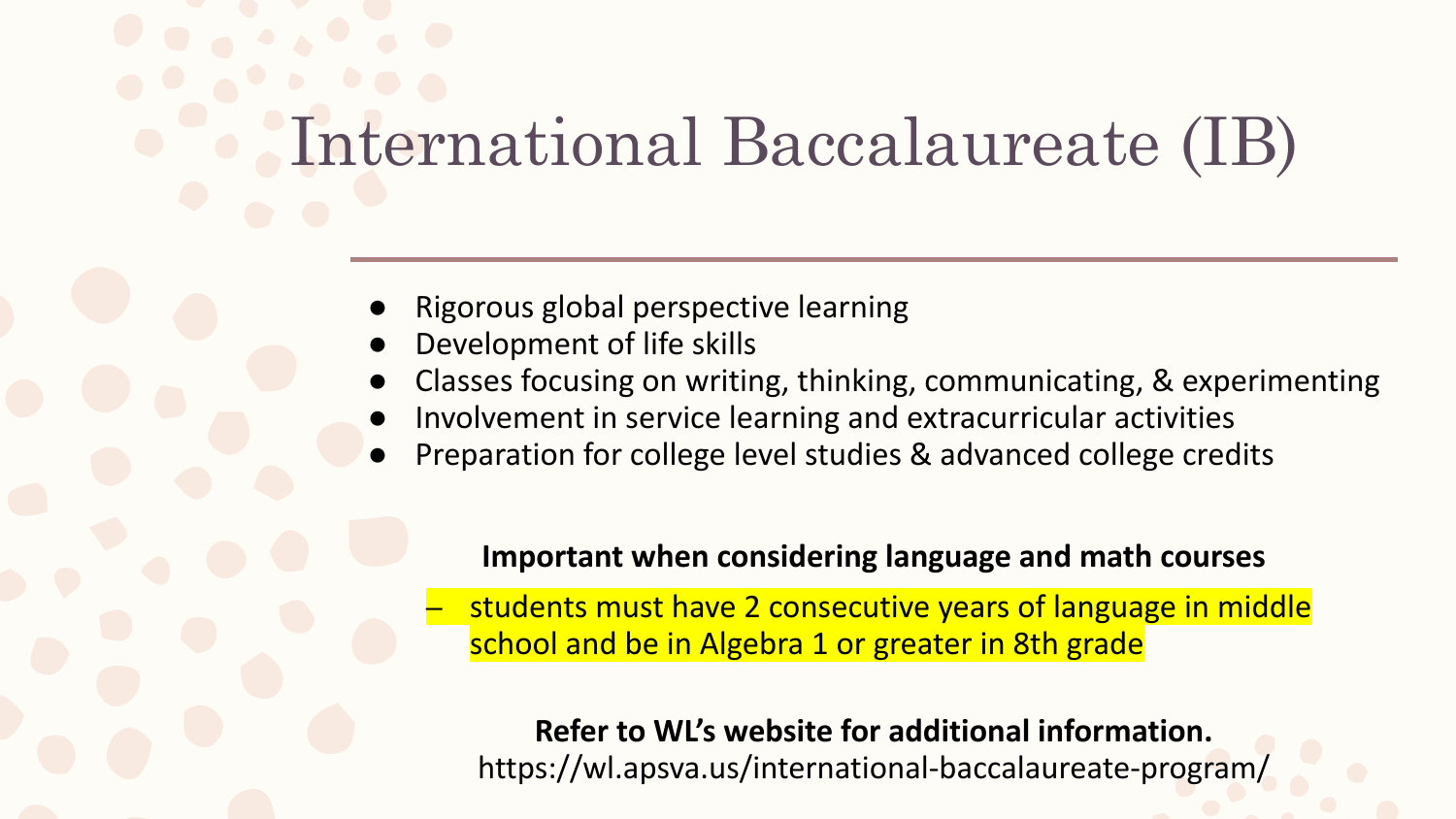### Thomas Jefferson High School for Science and Technology (TJHSST)

- Fairfax County high school that emphasizes science, technology, engineering, and mathematics
- Interested students apply in 8th grade and are evaluated on their grade point average (GPA) and performance on a student portrait sheet activity and problem-solving essay
- In order to be eligible to apply, students must:
	- Be enrolled in Algebra 1 Intensified in 8th grade
	- End 7th grade with a final GPA of 3.5 or higher
- To learn more, contact TJ or visit: <https://www.fcps.edu/tjadmissions>

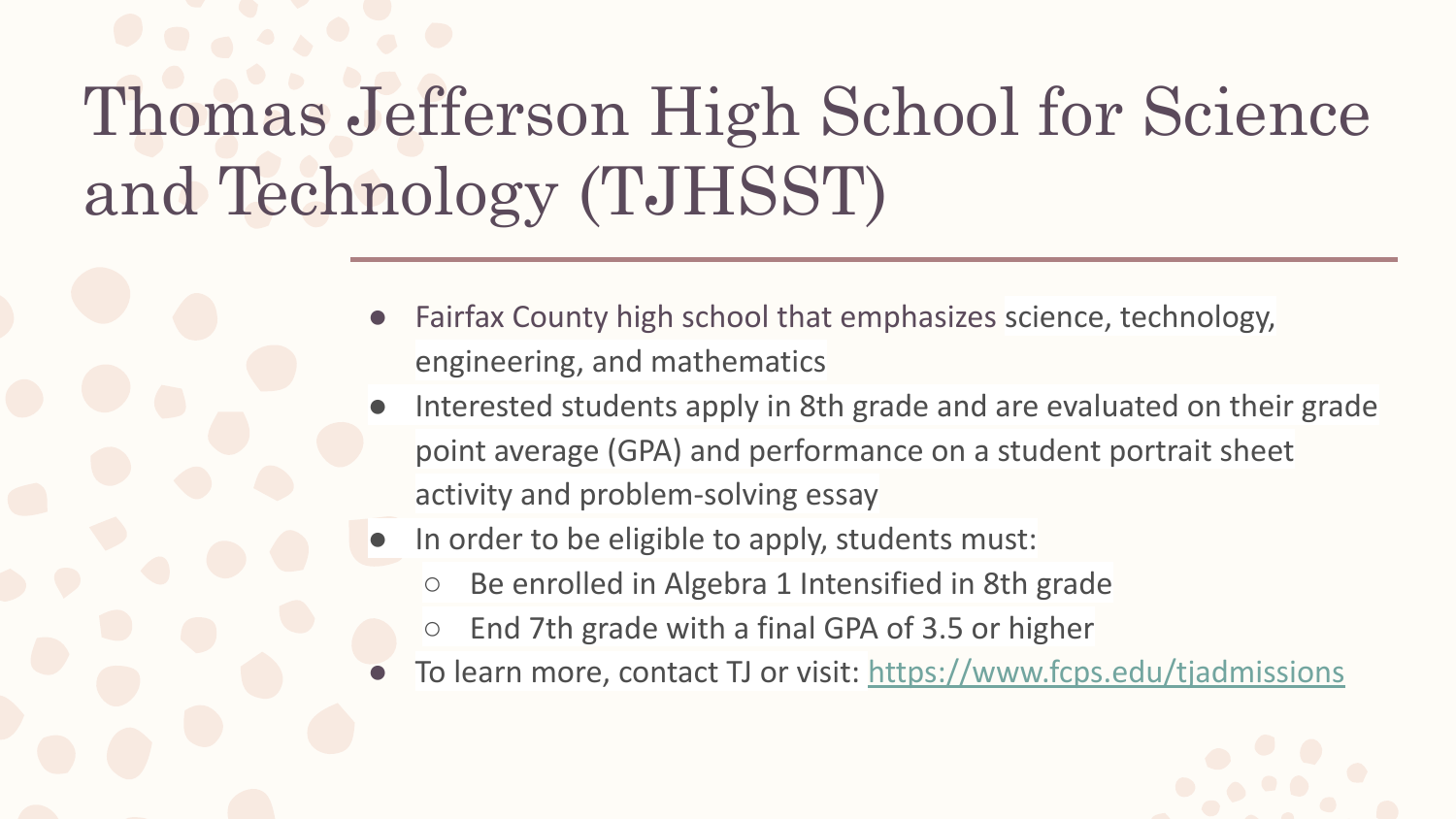## Arlington Tech

- Rigorous project, based learning: Students collaborate on open-ended projects and apply classroom content to real-world problems and relevant questions.
- Collaborative problem solving
- Prepares students for college courses and workplace
- *Highly recommended* to be in Algebra I in 8th grade

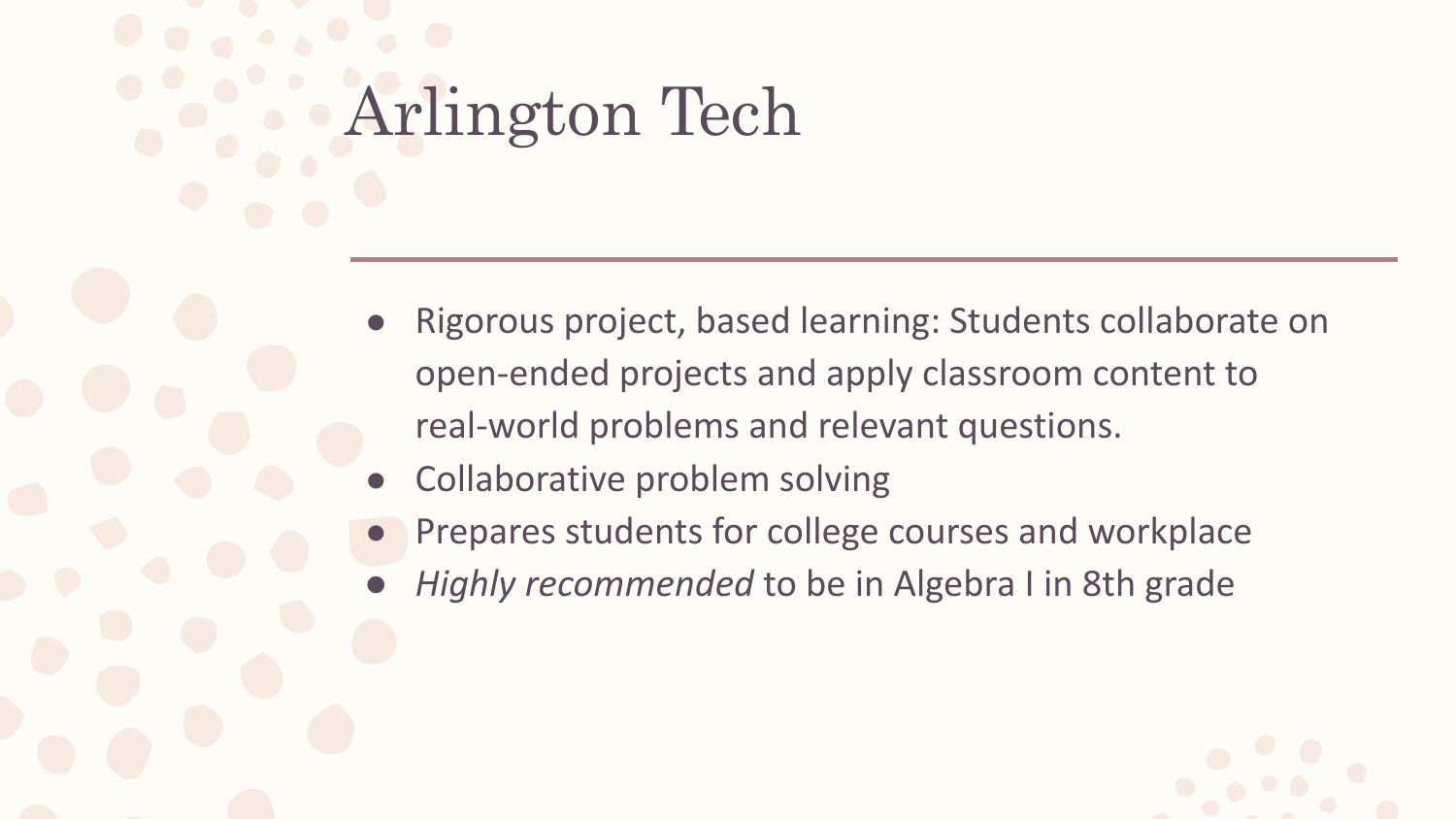### Diploma Options and Graduation Requirements

#### **• Standard Diploma**

- 22 credits and 5 verified credits
- no language requirement
- **• Advanced Studies Diploma**
	- 26 credits and 5 verified credits
	- Students must take world language to earn an advanced studies diploma
		- Students must take either 3 years of one language, or 2 years of one language and 2 years of another (for example, 3 years of Spanish or 2 years of French and 2 years of Latin)

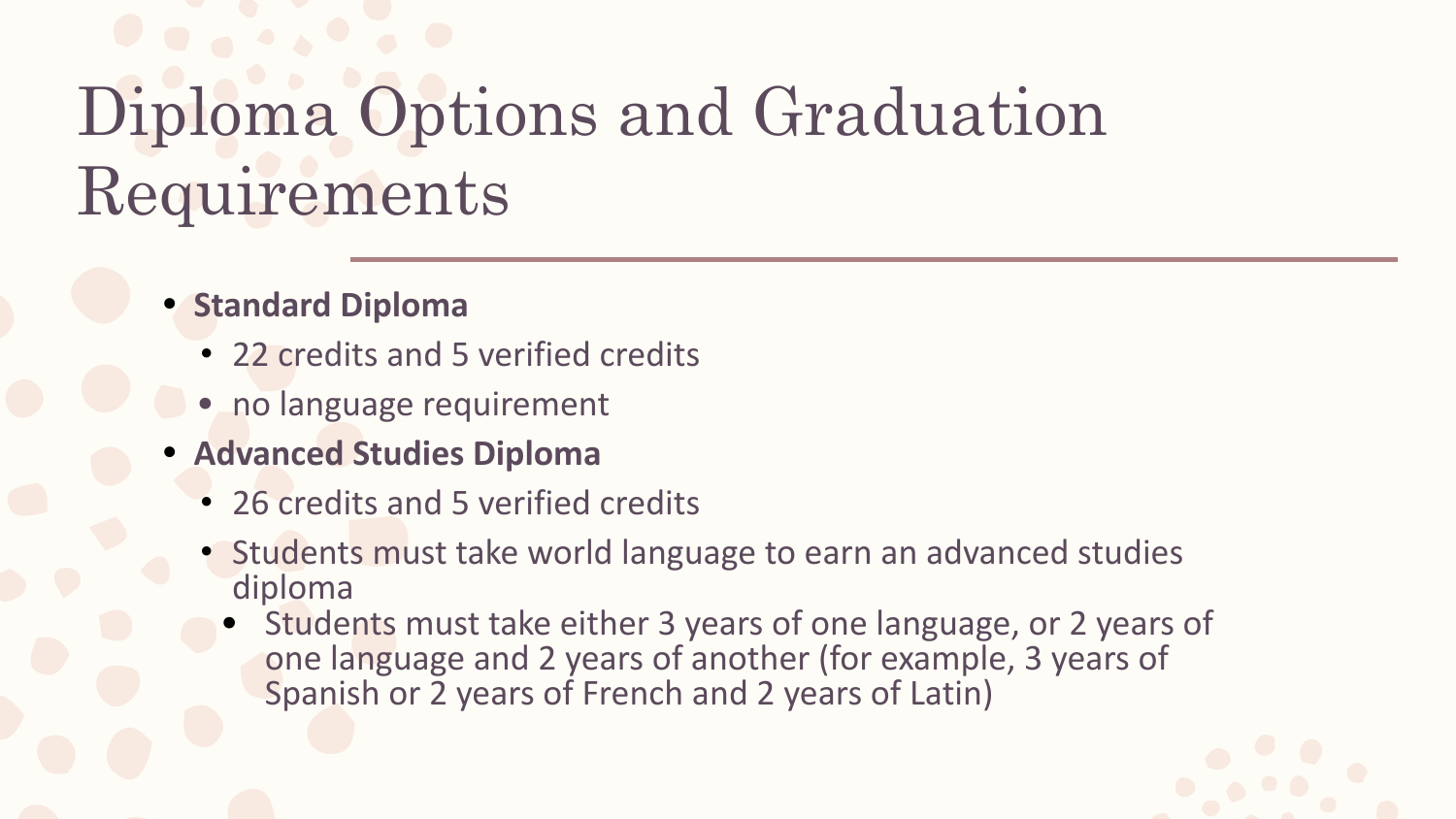### Graduation requirements

Credit = *class* 

Verified credit = *Passed class SOL AND class*

Learn more by reading the program of studies found here: [https://www.apsva.us/instruction/curriculum-instruction/program-of-st](https://www.apsva.us/instruction/curriculum-instruction/program-of-studies/) [udies/](https://www.apsva.us/instruction/curriculum-instruction/program-of-studies/)

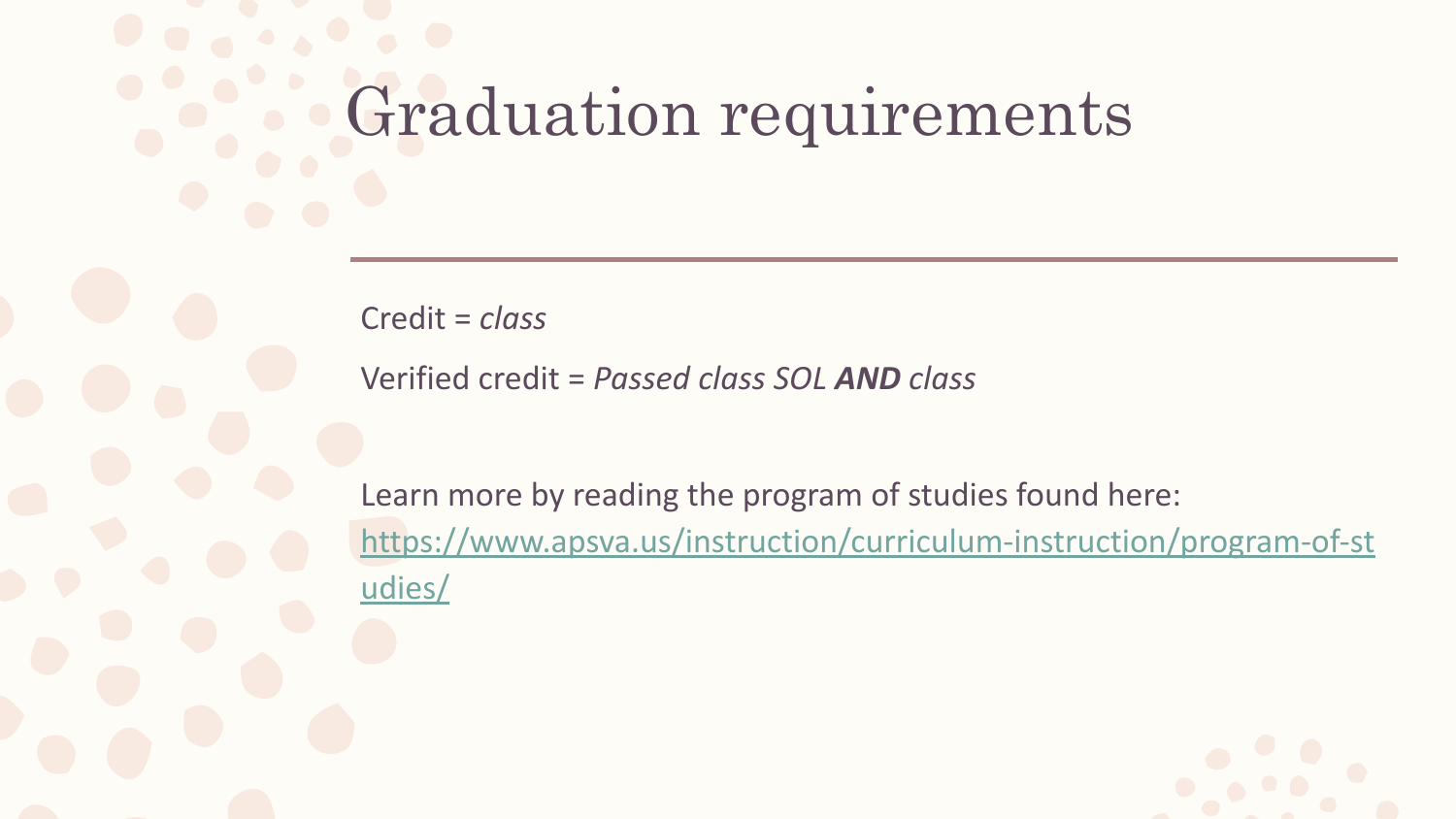### Next Steps

- Counselors will share a video with this information for students, which will be shown in class and available on the Counseling Canvas page
- Counselors will visit classrooms to answer students' questions
- Students will make their course selections at home with a parent/guardian through a Google form that will be available on the Counseling Canvas page
- Students must fill out the Google form no later than **Friday, February 25th**
- In the spring, families will receive an email regarding math placement